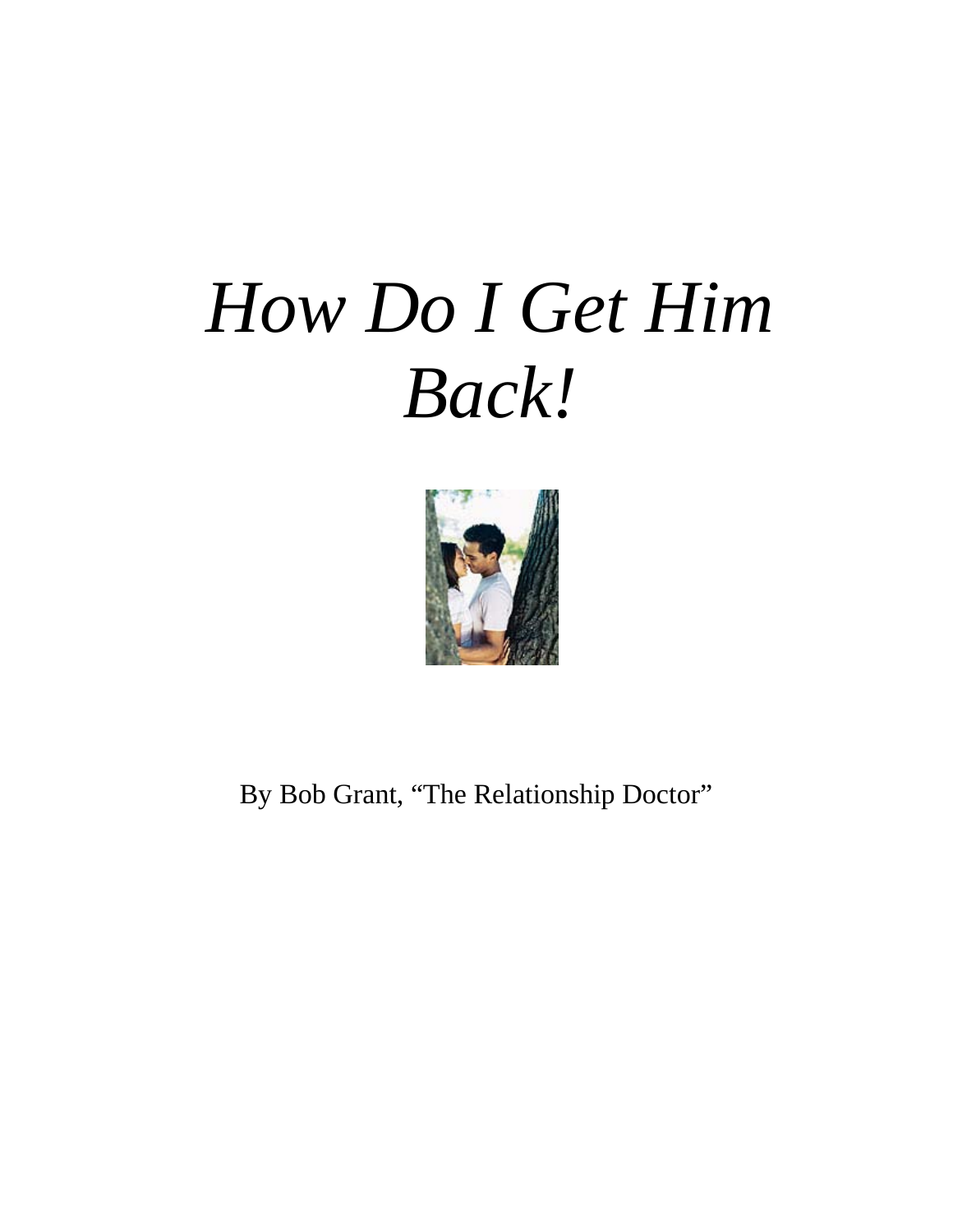## Preview for "How Do I Get Him Back"

by Bob Grant, "The Relationship Doctor"

I must admit, when I began writing it wasn't my intention to write about how to win a man back. No, the idea came to me from the women who bought my first book, ["The Woman Men Adore and Never Want to Leave."](http://helenahart.liebe17.hop.clickbank.net/) Many of them took me up on my offer of a Free 15-minute coaching session and one of the most frequent complaints or concerns I heard from these women was in regard to them being in a relationship with someone––be it for three weeks all the way up to six months––where it seemingly was going well and then by most women's accounts, the guy just seemed to suddenly lose interest. Most of these women were befuddled as to why. It got to the point where I started tracking the percentage of calls that actually ended up being related to this very topic, and it ended up around 90%. I realized that there was actually a phenomenon––a pattern––going on with so many women in relationships and they seemed to have the same questions:

What happened?

What did I do wrong?

What's wrong with him?

How can I get him back?

Can I get him back or is it too late?

They seemed totally dumbfounded that someone who seemingly was interested in them, most of the time even passionately, could simply lose all interest and lose all desire in a relationship. So rather than just continuing to talk to these women one-on-one, this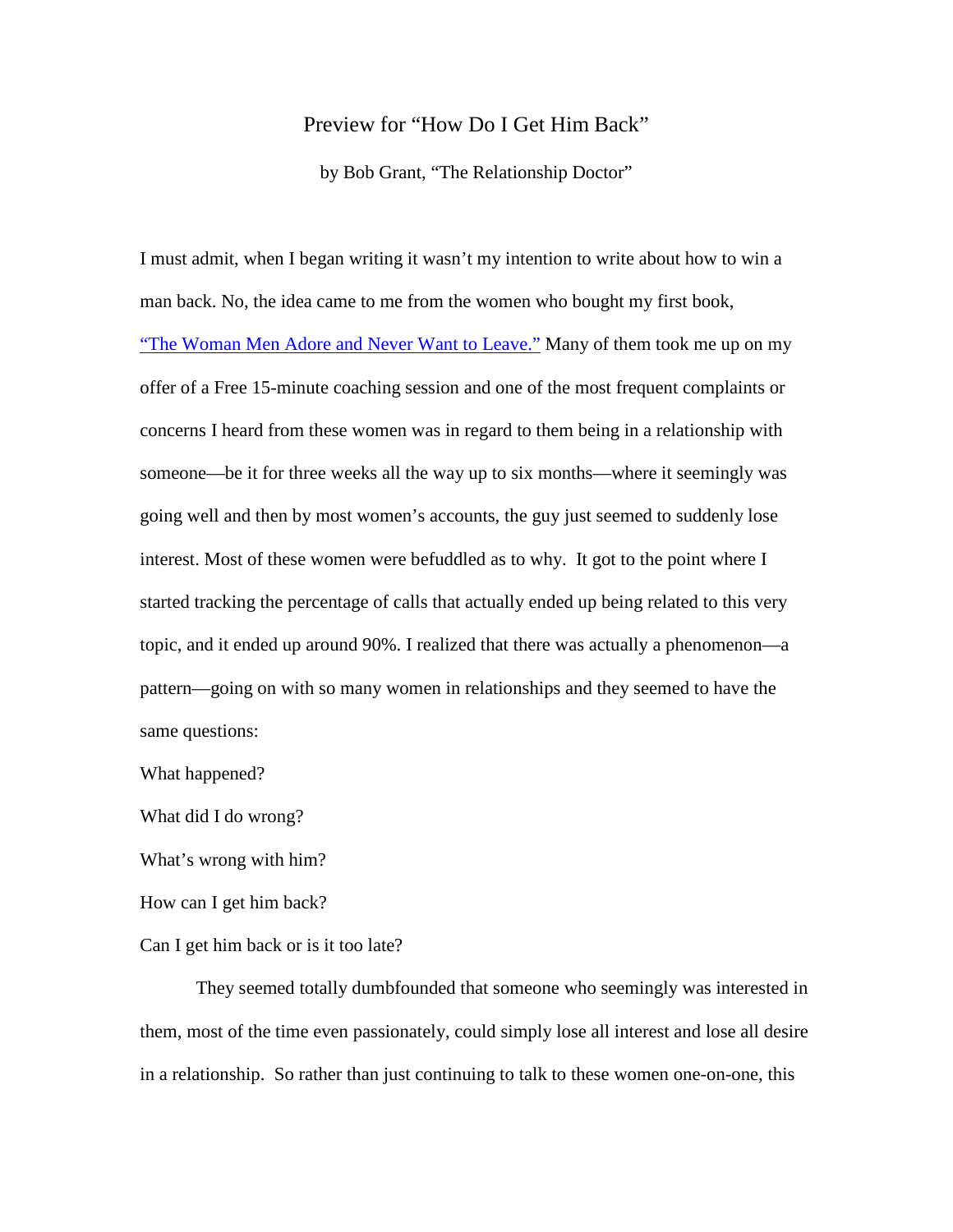book is an effort to reach the women that I am not going to be able to talk to on the phone, those that aren't going to be able to come into my office, and to give some insights as to how this pattern happens and what contributions a woman makes in the breakup and what remedies or techniques they can use to help bring a man back. Now before I get into specifics, there has to be one starting point that you, the reader, must acknowledge, and that is that it is possible that no matter how perfect the techniques you use, how thoroughly you understand them, that a particular man may not return to you simply because of his own fears or his own insecurities or he has been hurt too much by you or by someone else. In other words, we can't totally control the outcome, because the only way you could get any man back every time would be if you, the reader, would be willing to do ANYTHING to get a man back, even demeaning and degrading things which are beneath you. When I explained this to a woman one-on-one when I was talking with her, she said, "Well, what exactly do you mean?" I answered, "If you want to get him back under any circumstance, call him up or write him and tell him that you would be willing to have sex with him whenever he wants, however he wants, under any circumstances."

She paused for a second as she thought about what I had just said and responded, "You mean I would be a prostitute." To which I replied, "Yes, but you would get him back." Now most men would agree to a relationship on those terms. But, of course, that isn't what a woman wants when they say "having him back". So there are going to be some parameters that you have to put on it. I don't think that when women say they want a man back, what they really want is him back under any circumstances. And because there are going to be unpredictable circumstances, the man may not come back.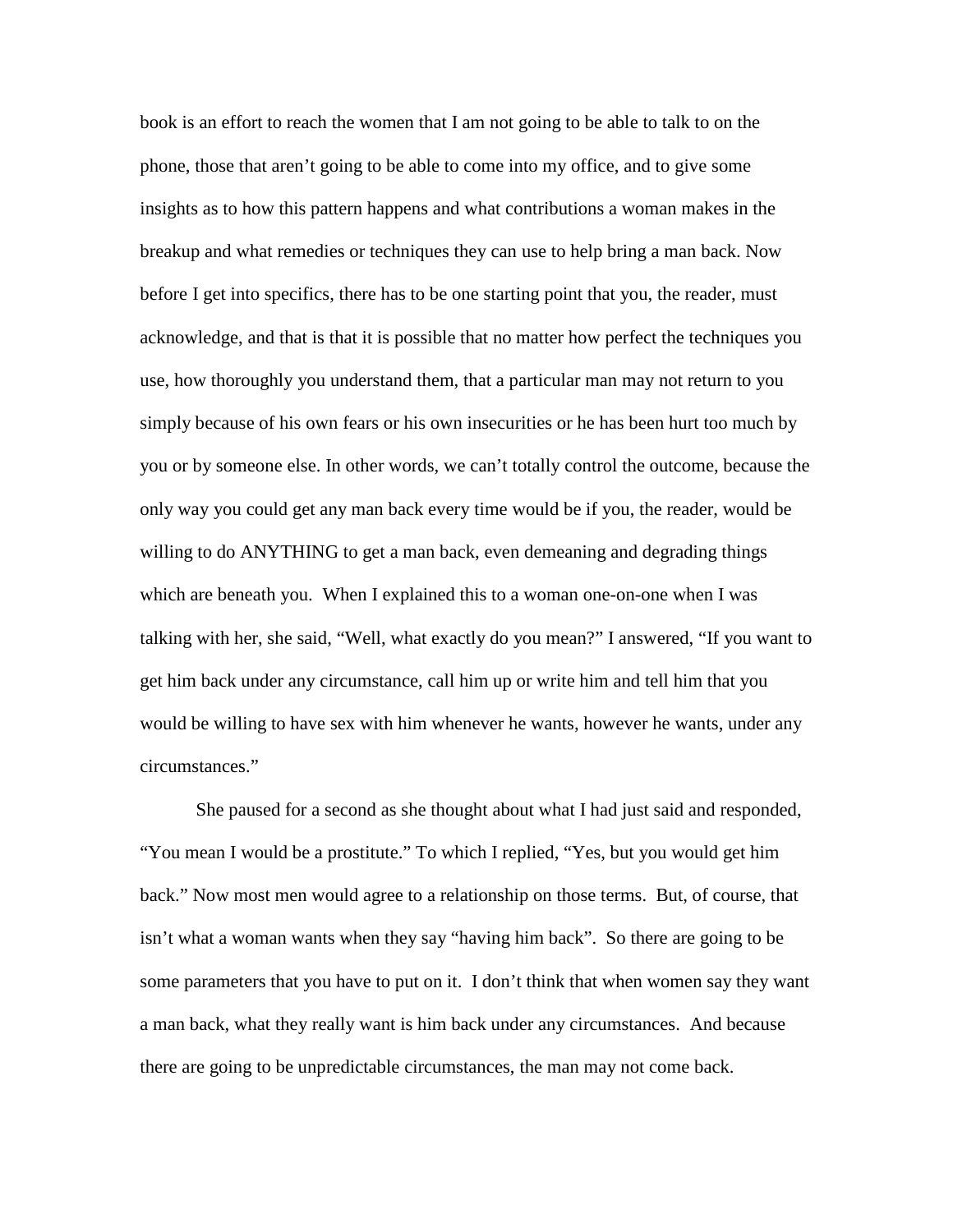Now I don't say this to be discouraging. I don't in any way mean to imply that the odds are almost impossible to get a man back. That's not what I mean at all. It's just that trying to win a man back takes time and effort and there isn't going to be one phrase or one particular thing that you can do. What you are about to read has been used to rekindle relationships for centuries and when properly implemented it is most difficult for a man to resist. This is a man's heart we're talking about, the core of his being, and if he has left you, there is usually a lot going on inside of his heart that he might not even be aware of, that he's trying to avoid. It is such a powerful thing to turn a man's heart that in most cases his heart has to warm up, he has to lower his guard, his fear and his adrenaline have to die down before he can begin to warm up to the process of reconciling with a former girlfriend or a separated spouse. As you can tell, what I am trying to do for you, the reader, is prepare you to take this seriously. If this is the man you want back in your life, then begin to prepare yourself for a process that will probably take weeks instead of days. Now there are some exceptions to this but, by and large, turning a man's heart for a lifetime will require a patient and methodical approach from a woman. We cannot flood a man's heart with emotion to win him back like you can a woman's. You can't give him gifts…you can't shower him with sweetness and love…that doesn't work with men. Men do not flow as well in the emotional realm as women do.

Men run from emotions, especially emotions that are too intense. Creating more emotions is like putting gasoline on a fire. We are trying to get the fire inside of him to go down. If the fire represents his fears, we are trying to be able to calm that down, slow it down just so that he will let us get closer. You know, I offer another example of how this works to women. When a small child is upset, you comfort and you console them,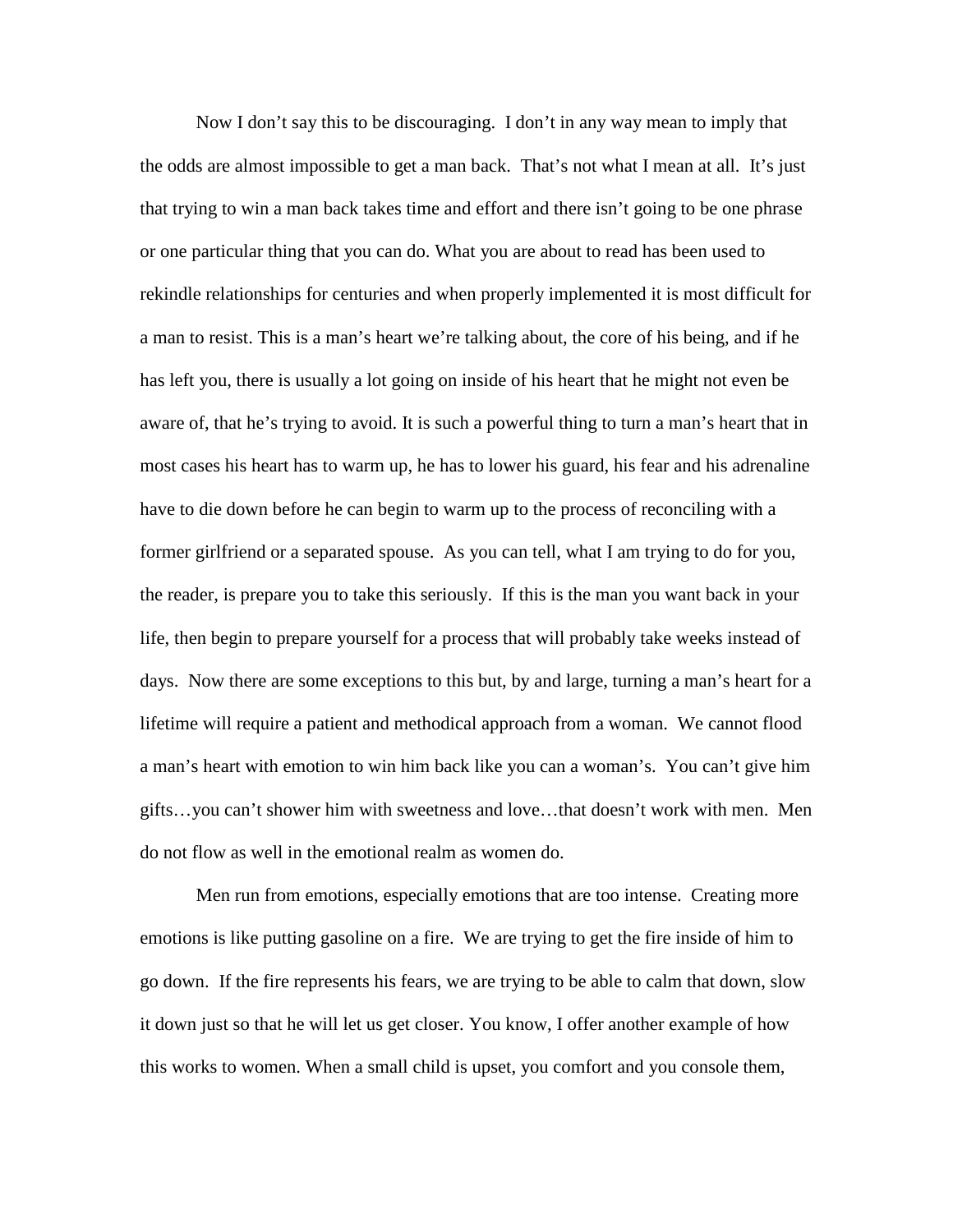but there are times when they are upset, when the more you comfort and console them, the more upset they get. Sometimes with a child, what they need is for the adult to say, "You're okay. No, calm down, nothing is going to hurt you," and to be a little firm while them learn how to contain those feelings. Most of the time soothing is wonderful when someone is upset, but sometimes soothing makes it worse. Men, in general, when they are upset and overwhelmed, do not respond well soothing because they feel that you are talking to them as though they are a child. Most men have the emotional aptitude of a child. I don't mean this as a put down, but they are just not wired for a flood of feelings like women are. So now that you have accepted the fact, hopefully, that this is going to take a while, if we are going to turn the man's heart that you want back towards you, now we can begin to talk and lay some groundwork as to how we are going to do it.

## Did you like what you have read so far?

## Are You Ready to **[Get Him Back](http://helenahart.pug17.hop.clickbank.net/)**?

Once you order ["How Do I Get Him Back"](http://helenahart.pug17.hop.clickbank.net/) you'll discover...

-How to know exactly what type of man is good for you.

-The most common causes of a breakup.

-What women frequently do that ruins any chance of getting him back.

-What you can do even if he hasn't made contact with you.

-What causes a man to want to get back with you.